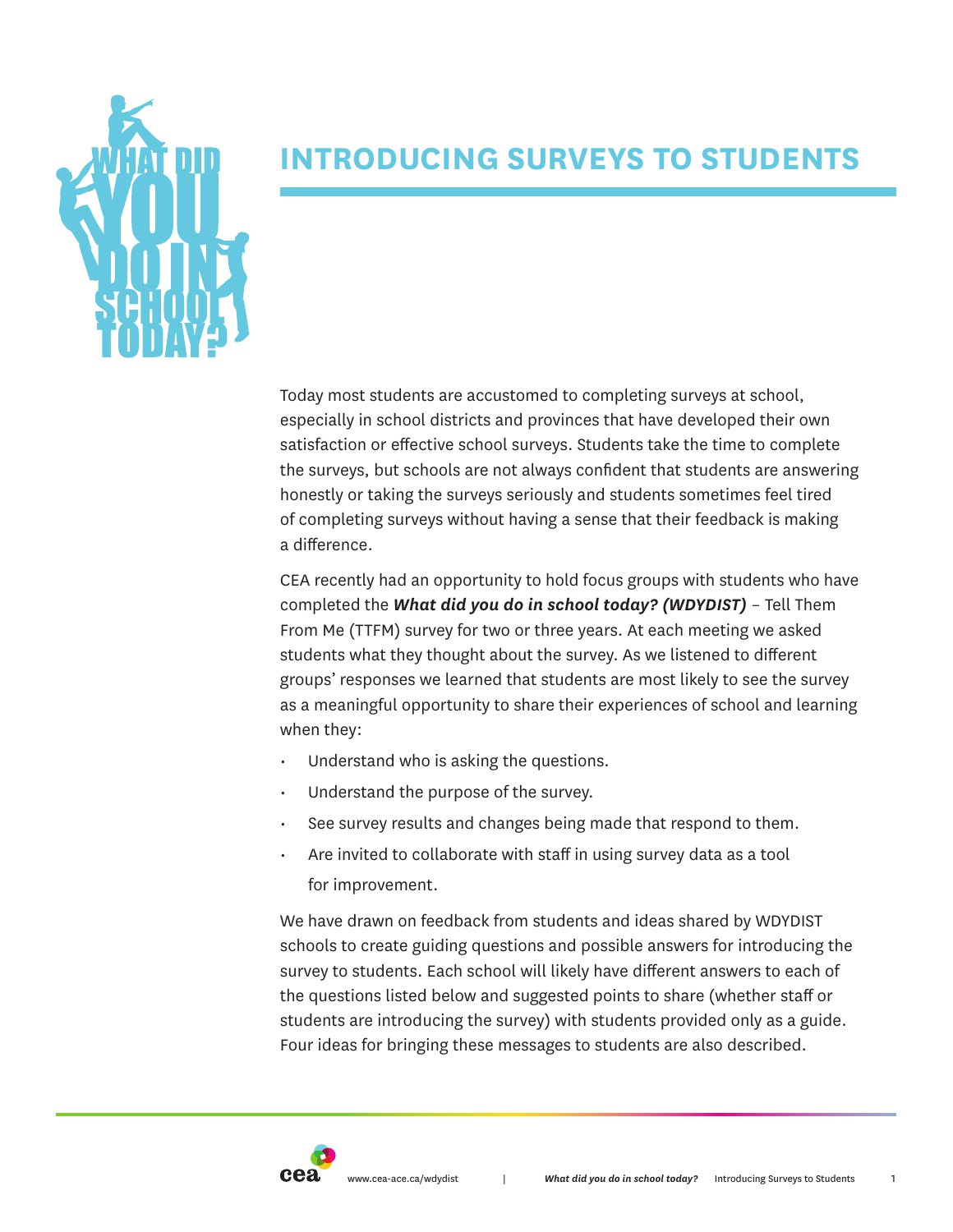## **Q1. WHO'S ASKING THE QUESTIONS?**

Some possible points to share:

- When you log in to complete a survey you go through The Learning Bar's survey website. The school is using this survey because we want to hear how students are feeling about our school and their experiences in classrooms.
- Even though you are doing the survey through an external site all of your answers are confidential and they are only being used by staff and students at our school and by the Canadian Education Association who combines survey results from our school with results from more than 100 schools across Canada as part of a larger project that is studying student engagement and how students feel about their learning.

# **Q2. WHY ARE YOU ASKING?**

Some possible points to share with students:

- We have a lot of information about how well students are doing in school (e.g. marks, attendance) but don't know a lot about how you feel about our school or your experience of learning in classrooms.
- The survey was written to give you an opportunity to tell us about your own experiences.
- When we get the results back we can look at what all students told us as well as seeing what students in different grades said or see if male and female students have different experiences.
- We use this information at staff meetings to help us improve our school and to help us understand how we can engage students more in their learning.

# **Q3. WHY ASK US (STUDENTS)?**

Some possible points to share with students:

In the past, schools often made decisions based on what they felt students wanted or needed. This survey is one way for us to get feedback directly from you based on your own experiences. The survey is one of the ways we can support students' having a voice in our school and classrooms and will help us to better understand your needs and opinions.



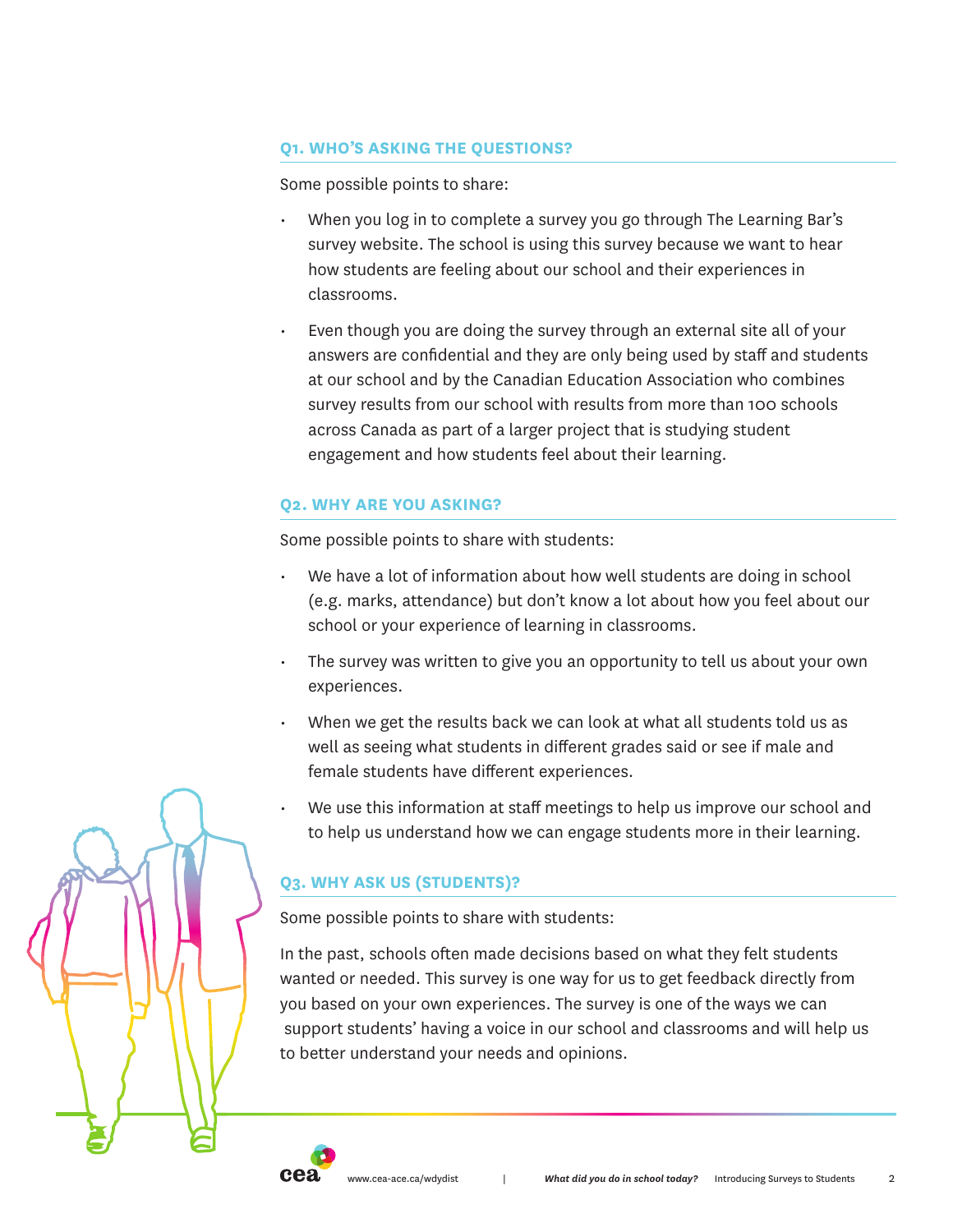### **Q4. WHY ARE YOU ASKING SO MANY PERSONAL QUESTIONS?**

Some possible points to share with students:

- There is a lot of evidence to show that students' family backgrounds have an influence on how they experience school. If we want all students to have positive experiences of learning, the questions about your family and your personal experiences (e.g. what languages you speak at home) allow us to understand the experiences of different groups of students and to make sure that all of our decisions about improvement work equally well for all students.
- You should always remember that you don't have to answer a question on the survey if you are uncomfortable with it and that you can talk to us more about the survey questions if you want more information.

## **Q5. WHY ARE WE DOING THE SURVEY EVERY YEAR?**

We do the survey each year to help us in three ways:

- 1. Your answers help us to understand how we can improve our school and your learning.
- 2. At other times, if we try to do something differently what you tell us on the survey helps us understand if these changes are making a positive difference for students.
- 3. Because new students join the school in grade 7 or 10 and we want to make sure we are including new students and seeing if students' experiences change as they move on to the next grade.

#### **Q6. DO WE HAVE TO ANSWER EVERY QUESTION?**

Some possible points to share with students:

- No. If you are not comfortable with answering a question you can move on the next one.
- If you don't understand a question, you can ask a teacher or another student to explain it.
- Always remember that your responses are confidential and combined with responses from other students at the school so no one will know which answers are yours.